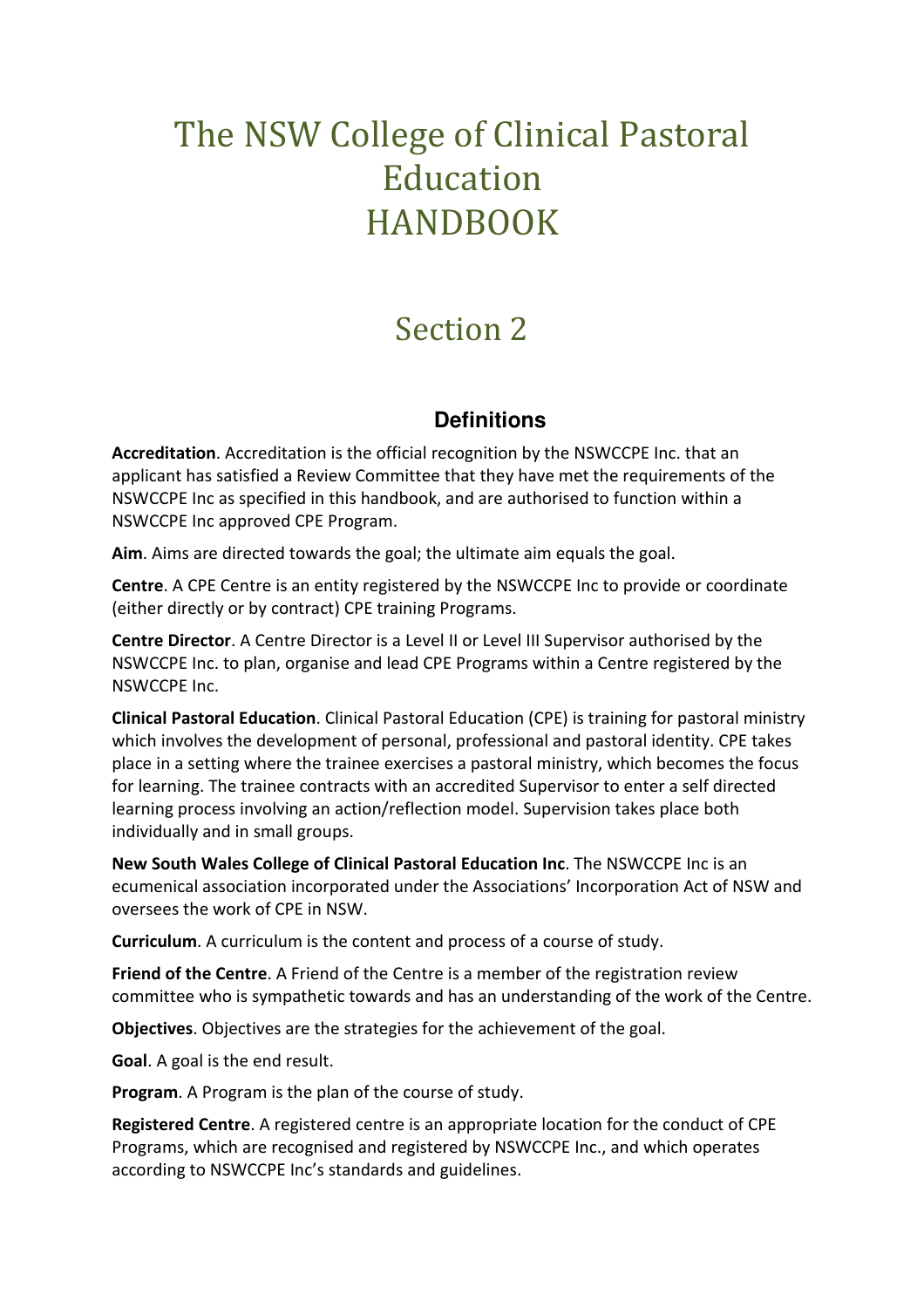**Registration**. Registration is the process by which a Centre is assessed and authorised to function within the guidelines laid down by NSWCCPE Inc

**Review Committee**. A Review Committee is a specifically appointed committee involved in the process of –

- Registration of Centres (appointed by and reporting back to the Executive Committee of the NSWCCPE Inc) or
- accreditation of Level I and Level III supervisors (organised by the Accreditation Convener in consultation with the applicant and reporting back to the Executive Committee through the Accreditation Convener).
- accreditation of Level II supervisors is according to the ANZACPE manual.

**Supervision**. Supervision refers to an educational process based on a relationship between supervisor and trainees in which trainees are helped to reflect on their own experiences, both individually and in small groups, in order to achieve greater awareness of and sensitivity to their client's, patient's or parishioner's needs, and to develop their own personal, professional pastoral identity and functioning.

**Supervisors**. Supervisors are people accredited by the NSWCCPE Inc. after having been assessed as possessing the qualifications, abilities and training to supervise. There are three levels of Supervisors –

**Level I Supervisor**. A Level I Supervisor is a person who is accredited by the NSWCCPE Inc. to conduct Introductory CPE and to provide supervision for Basic Trainees under the authority of a Level II Supervisor or a Level III Supervisor.

**Level II Supervisor**. A Level II Supervisor is a person who is accredited by the NSWCCPE Inc. according to the Australia and New Zealand Association for CPE Standard (ANZACPE Standard) to conduct Introductory, Basic and Advanced CPE programs and may be appointed as a Centre Director. Level II Supervisors are not accredited to provide training in supervision.

**Level III Supervisor**. A Level III Supervisor is a person who is accredited by the NSWCCPE Inc. to conduct Introductory, Basic, Advanced and Supervisory CPE programs and may be appointed as a Centre Director.

All accredited supervisors and those permitted to act as Supervisors shall be attached to a Clinical Pastoral Education Centre and be responsible to the Centre Director. Supervisors not employed by a Centre may work in another Centre by agreement.

**Supervisor's Professional Development Days**. Three Professional Development Days are held annually to provide an opportunity for continued learning and growth. Attendance is voluntary and is open to Acting Level I Supervisors, Level I Supervisors Acting Level II Supervisors, Level II Supervisors, Acting Level III Supervisors and Level III Supervisors.

**Trainee**. A trainee is a participant in a CPE program being run by an accredited CPE Supervisor.

**Training**. There are four levels of training offered by NSWCCPE Inc:-